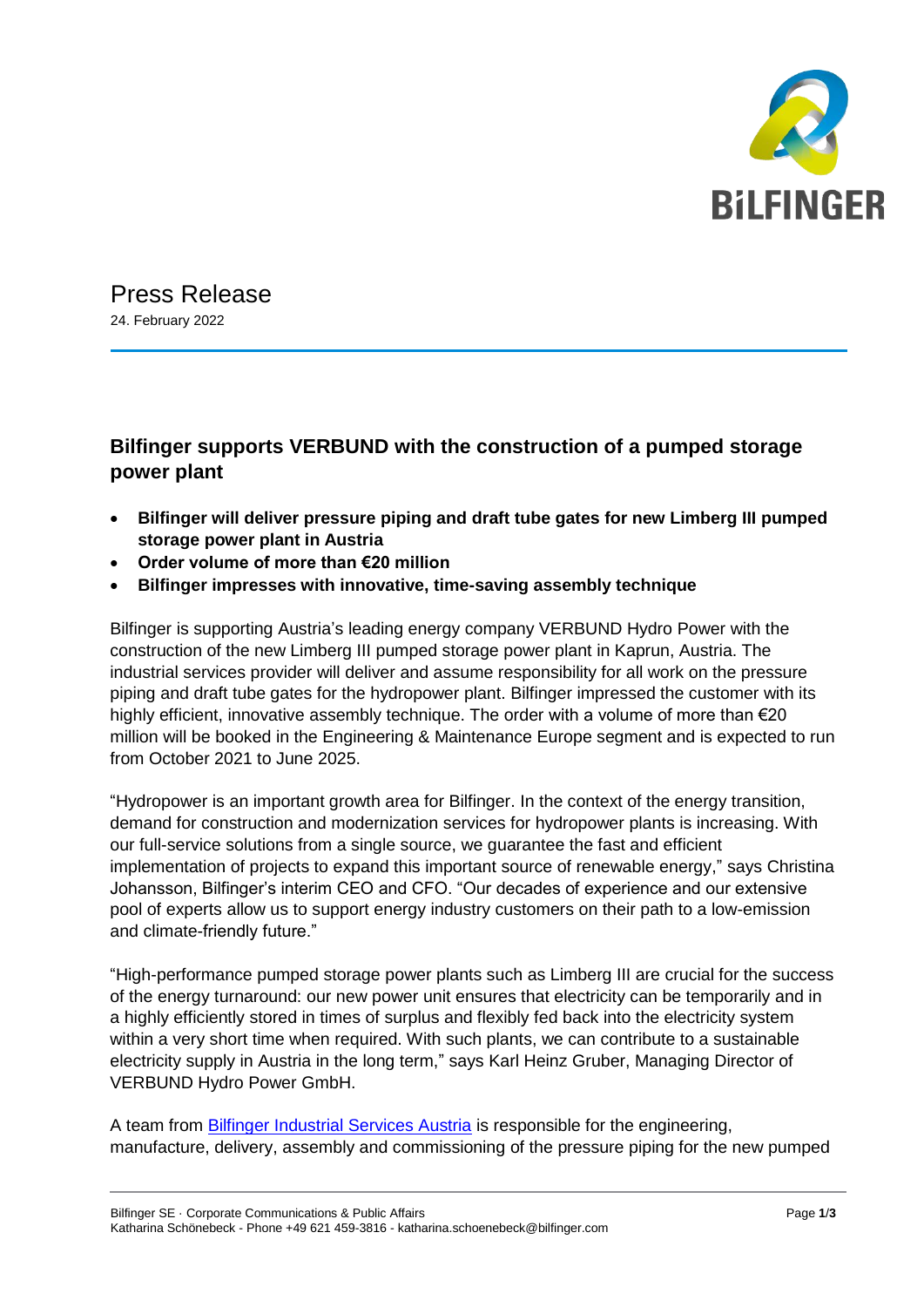

storage power plant. In the future, these will secure the underground connection of the two high mountain reservoirs Mooserboden (2,036 m) and Wasserfallboden (1,680 m). Water will be pumped into the upper reservoir through the pressure piping where it is used for energy storage. During periods of peak demand, the water flows back into the lower reservoir at a maximum flow rate of  $144 \text{ m}^3$  per second, driving turbines to generate renewable energy.

Assembly of the piping in the pressure shaft presents the Bilfinger team with a particular challenge: due to the tight scheduling, it is not possible to first transport the individual pipe sections up the mountain from where they are roped down into the pressure shaft and only then welded together, which is the usual procedure. To save time, the 35 pipes, each weighing 45 tons, will instead be hoisted from the valley floor through the 585-meter-long and 42-degreeinclined pressure shaft, temporarily stored and welded directly at the same time as the other work in 48-hour shifts - a first in assembly technique.

In addition to the pressure piping, Bilfinger is also designing, manufacturing and assembling the draft tube gates for the new hydropower plant, each of which is 5 meters wide and 1.7 meters high, regulating the flow in the water distribution system through controlled opening and closing.

VERBUND decided to renew its partnership with the industrial services provider following the successful cooperation on its sister power plant [Limberg II.](https://www.verbund.com/en-de/about-verbund/power-plants/our-power-plants/kaprun-oberstufe-limberg-2) At that plant, Bilfinger was also responsible for the manufacture, delivery and assembly of the piping systems.

The Limberg III pumped storage power plant is part of the Kaprun power plant group, one of Europe's highest hydropower plant. Following planned commissioning in 2025, the plant is expected to generate up to 480 megawatts of clean electricity, thereby making an important contribution to grid stability in Austria. The power plant operator is VERBUND Hydro Power GmbH, a subsidiary of Austria's largest electricity company [VERBUND AG,](https://www.verbund.com/) and one of the leading producers of electricity from hydropower in Europe.